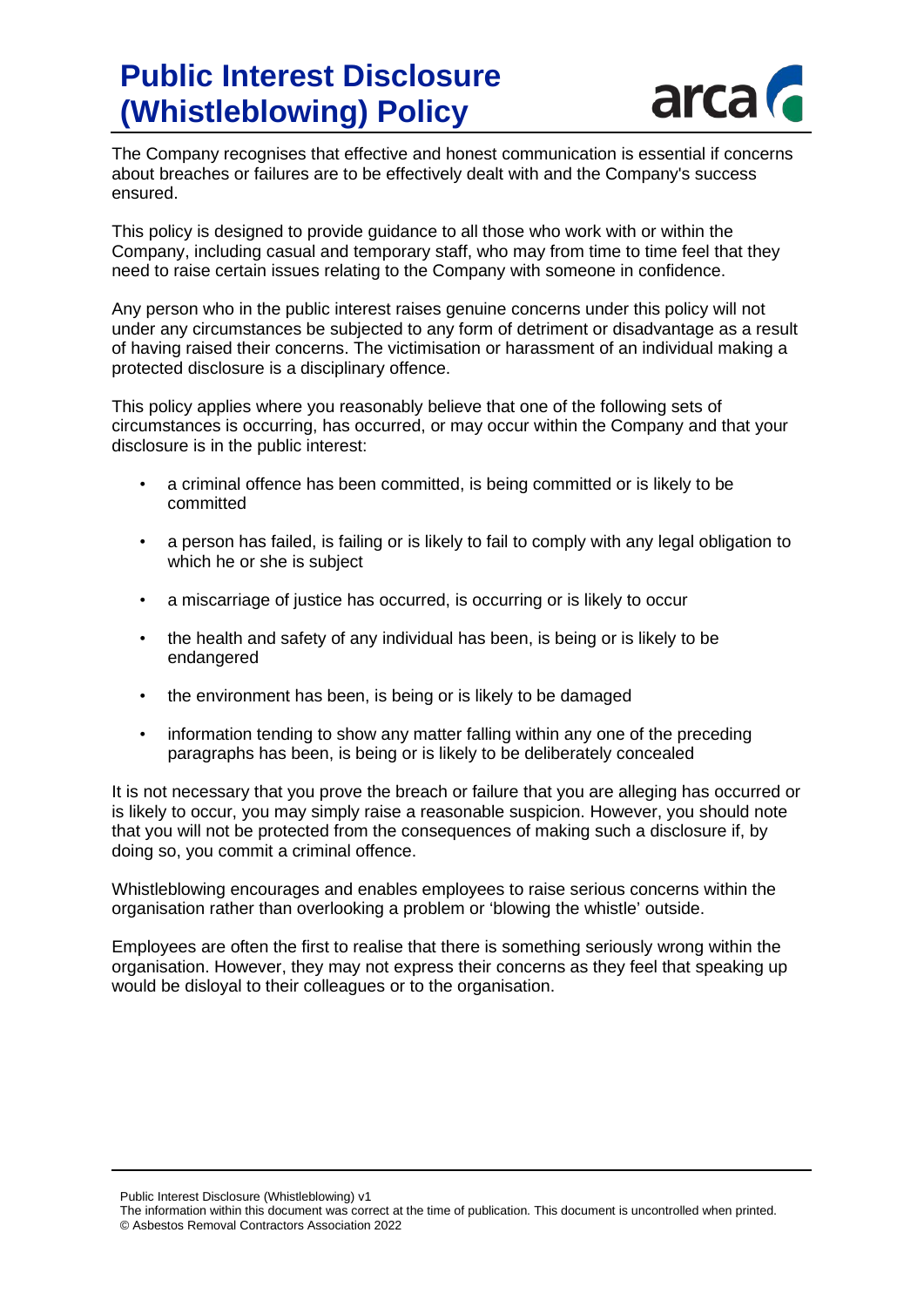

## Procedure:

If you believe that any of the above practices are happening in the Company the following procedure should be followed:

- 1. First raise the issues with your line Manager, who will treat the matter in confidence.
- 2. If it is not appropriate to raise the issues with your line Manager, you should raise the issue with a more senior member of management or, if not possible, another member of management at the same level.
- 3. It is likely that an investigation will be necessary and you may be required to attend an investigatory meeting as a witness.
- 4. At the investigation meeting you will need to explain fully the nature and extent of what you believe is the problem. You may bring a colleague to help you explain the situation more clearly if you wish.
- 5. Depending on the nature of your complaint, it may not be possible to find an immediate solution, but your concerns will be investigated as quickly as is reasonably possible, and, where possible, providing such disclosure does not breach confidentiality, you will be advised of the outcome of the investigation in due course.
- 6. As a minimum you will be advised when any investigation has been completed and that appropriate action has been taken, although you may not be informed of the specific details of the action that has been taken.
- 7. Where it is necessary for your disclosure and the investigative meeting minutes to be supplied to an employee as part of the evidence supporting disciplinary action, appropriate steps will be taken to ensure that your working environment and/or working relationships are not prejudiced by the fact of the disclosure.
- 8. If you are dissatisfied with the outcome of this procedure you may raise the matter with the Chief Executive. If you remain dissatisfied with the outcome you have the right to express your concerns to the relevant Prescribed Person designated by the Public Interest Disclosure (Prescribed Persons) Order 2014, or any statute or statutory instrument which subsequently supersedes this legislation.
- 9. If you reasonably believe that the relevant failure as listed in any of the above practices relates wholly or mainly to the conduct of a person other than someone in the Company, or any other matter for which a person other than the Company has legal responsibility, then you should make that disclosure to that other person.
- 10. Also, you may make such a disclosure to Public Concern at Work, the leading authority on public interest whistleblowing if you consider that it has an interest in the matter and, despite the best efforts of the Company, you believe that disclosure within the Company is inappropriate or as noted previously has been unsuccessful.
- 11. Disclosures made to legal advisors in the course of obtaining legal advice will be protected.

Public Interest Disclosure (Whistleblowing) v1

The information within this document was correct at the time of publication. This document is uncontrolled when printed. © Asbestos Removal Contractors Association 2022